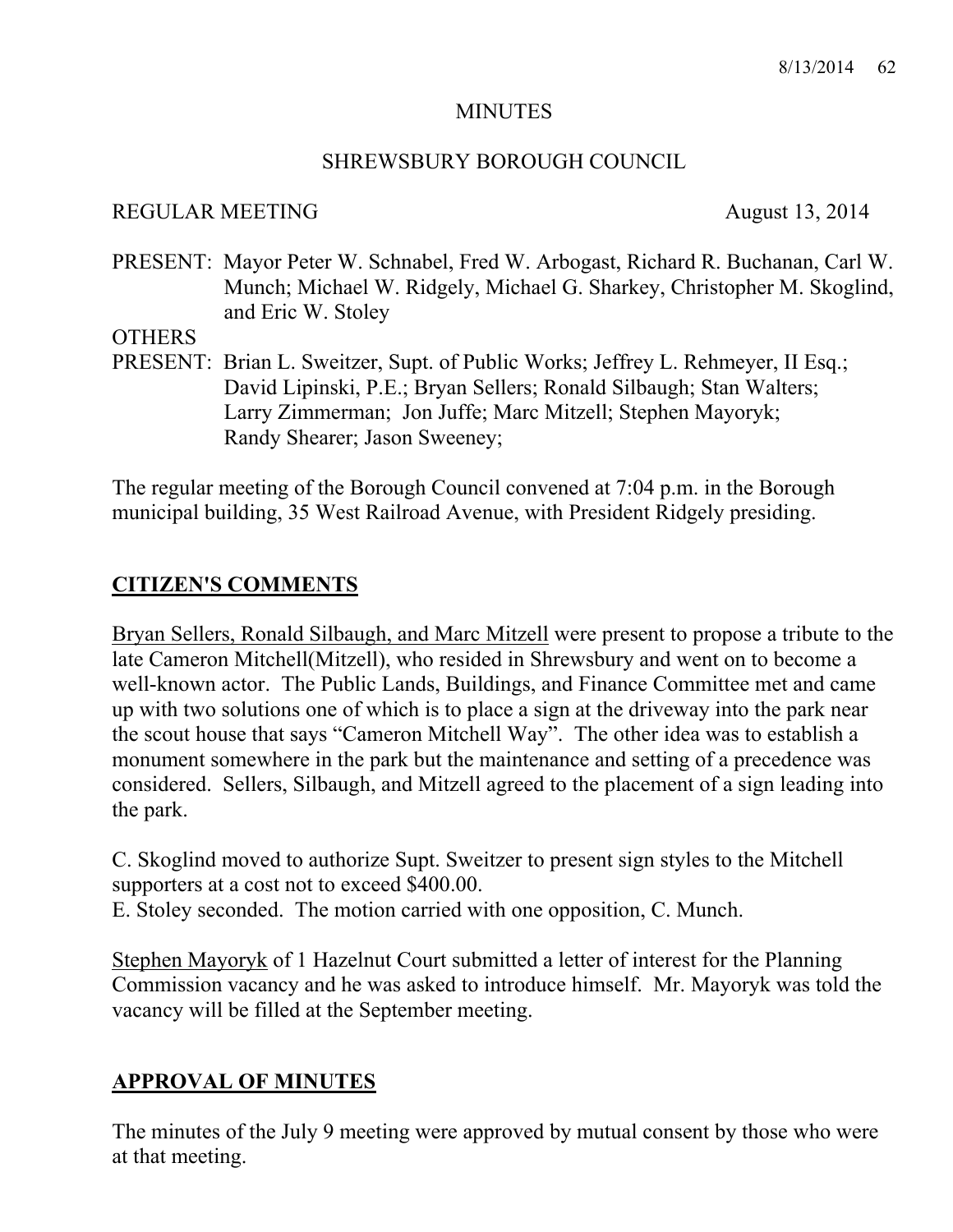# **APPROVAL OF EXPENDITURES AND REPORT OF ACCOUNTS**

C. Skoglind moved to approve the expenditures and report of accounts for June. M. Sharkey seconded. The motion carried with all in favor.

C. Skoglind moved to approve the expenditures and report of accounts for July.

F. Arbogast seconded. The motion carried with all in favor.

C. Skoglind also submitted the June and July reports for the Municipal Authority.

# **BILL LIST**

The bill list for July was presented: General account: check numbers 12335 thru 12376; Water account: check numbers 5208 thru 5227; Sewer account: check numbers 4837 thru 4852; Highway Aid account: none.

C. Skoglind moved to approve the bill list for July, 2014.

E. Stoley seconded. The motion carried with all in favor.

# **APPROVAL OF PAYROLL REGISTER**

C. Skoglind moved to approve the July 7 and 21 payroll registers.

M. Sharkey seconded. The motion carried with all in favor.

# **SUBDIVISION & LAND DEVELOPMENT**

Since the previously-approved subdivision plan for Covington Ridge Phase III still stands, that approval and existing lots must be shown on this plan.

Covington Ridge Phase III Waiver Requests

Jon Juffe and Randy Shearer, representing the developer, addressed the five waiver requests listed in Mr. Juffe's letter dated August 8, 2014:

#1 Section 505.F requiring a maximum length of cul-de-sac street of 500' and Juffe is proposing a cul-de-sac street length of 1,300 more or less

#2 Section 505.F requiring a cul-de-sac diameter of 100' and legal right of way of 120'. The developer proposes 80' and 100' respectively. (The developer withdrew this request in the letter per conversations with staff who feel the extra space is necessary. The change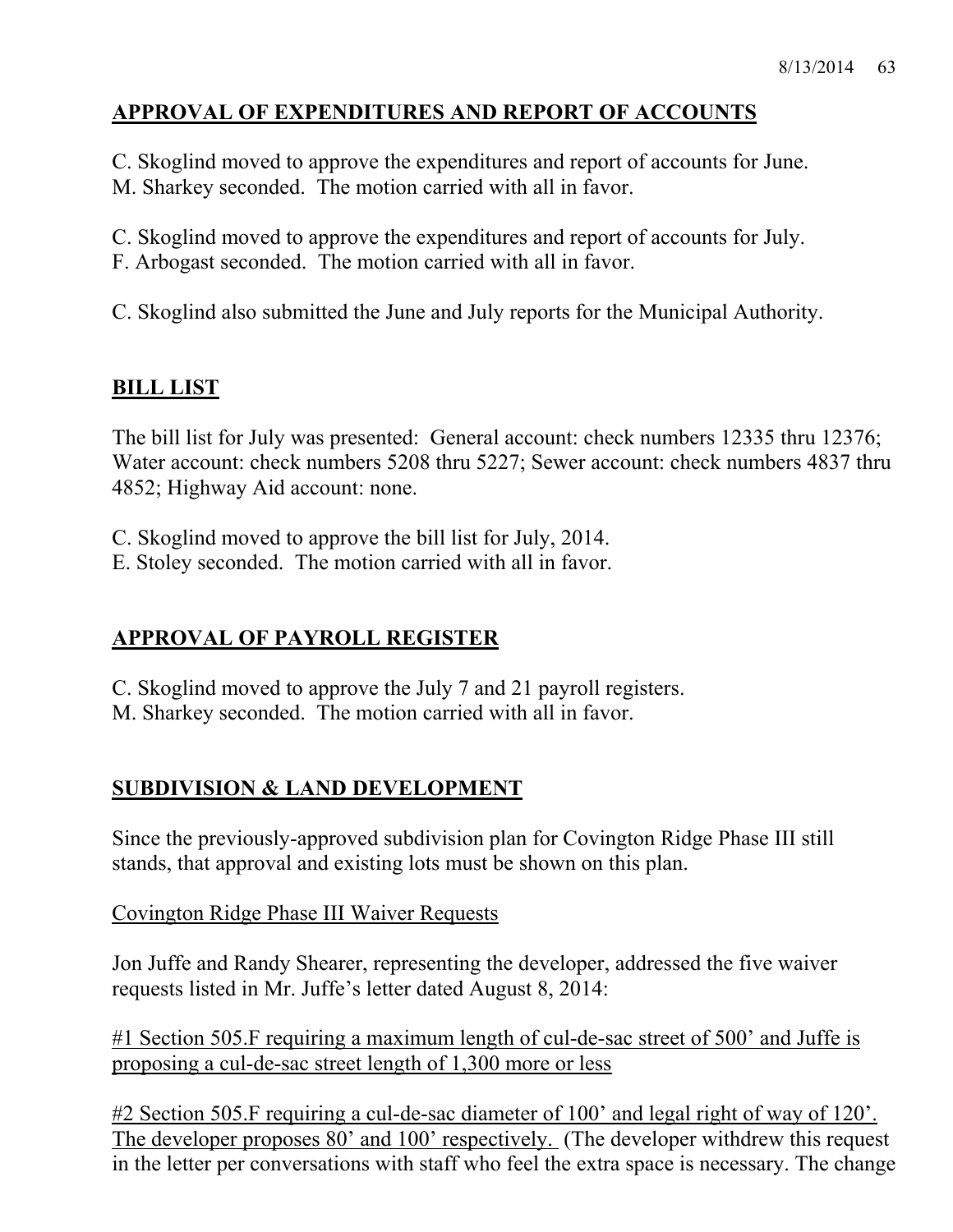is reflected on the attached preliminary plan set. (plan was submitted Friday, August 8, 2014.) Mr. Juffe confirmed this withdrawal of this waiver request.

#3 Section 506.E requiring offset distance to the nearest intersection of 800'. The developer is proposing 500' more or less.

#4 Section 303 submission of separate preliminary and final plans for subdivisions greater than 5 lots. The developer withdrew this request in the letter and is following the normal process. Mr. Juffe confirmed this withdrawal of this waiver request.

#5 Section 603 sidewalks required on both sides of the street. The developer proposes no sidewalks.

There was discussion regarding the proposal for a 1,300' cul-de-sac street length as there is only one access to the proposed homes. A waiver was given for the previouslyapproved plan for a 1,200' cul-de-sac street but there were less homes proposed. This plan is for 22 homes. Council recently approved a smaller subdivision north of Plank Road and required a secondary access for public safety reasons.

E. Stoley moved that the plan submitted on Friday be rejected as there are over 60 comments from staff and the Planning Commission and the plan was not received in time for review. M. Sharkey seconded. There was further discussion and motion was not voted on. (By unanimous consent, the plan was tabled and will be back on the agenda for the September meeting when Council must act on the plan at that time.)

The waiver requests  $(\#1, \#3, \text{ and } \#5)$  were voted on:

# #5 Sidewalks

E. Stoley moved to approve the waiver from requiring sidewalks. M. Sharkey and R. Buchanan seconded. The motion carried with one no vote, E. Stoley.

#3 Section 506.E requiring offset distance to the nearest intersection of 800' and developer proposes 500 ' more or less.

E. Stoley moved to approve the waiver request.

F. Arbogast seconded. The motion carried with all in favor.

#1 Section 505.F requiring a maximum length of cul-de-sac of 500'. Developer proposes a cul-de-sac street length of 1,300' more or less.

There was further discussion about using two standards for access and the recent approval of a seven lot subdivision and the requirement of two points of access for public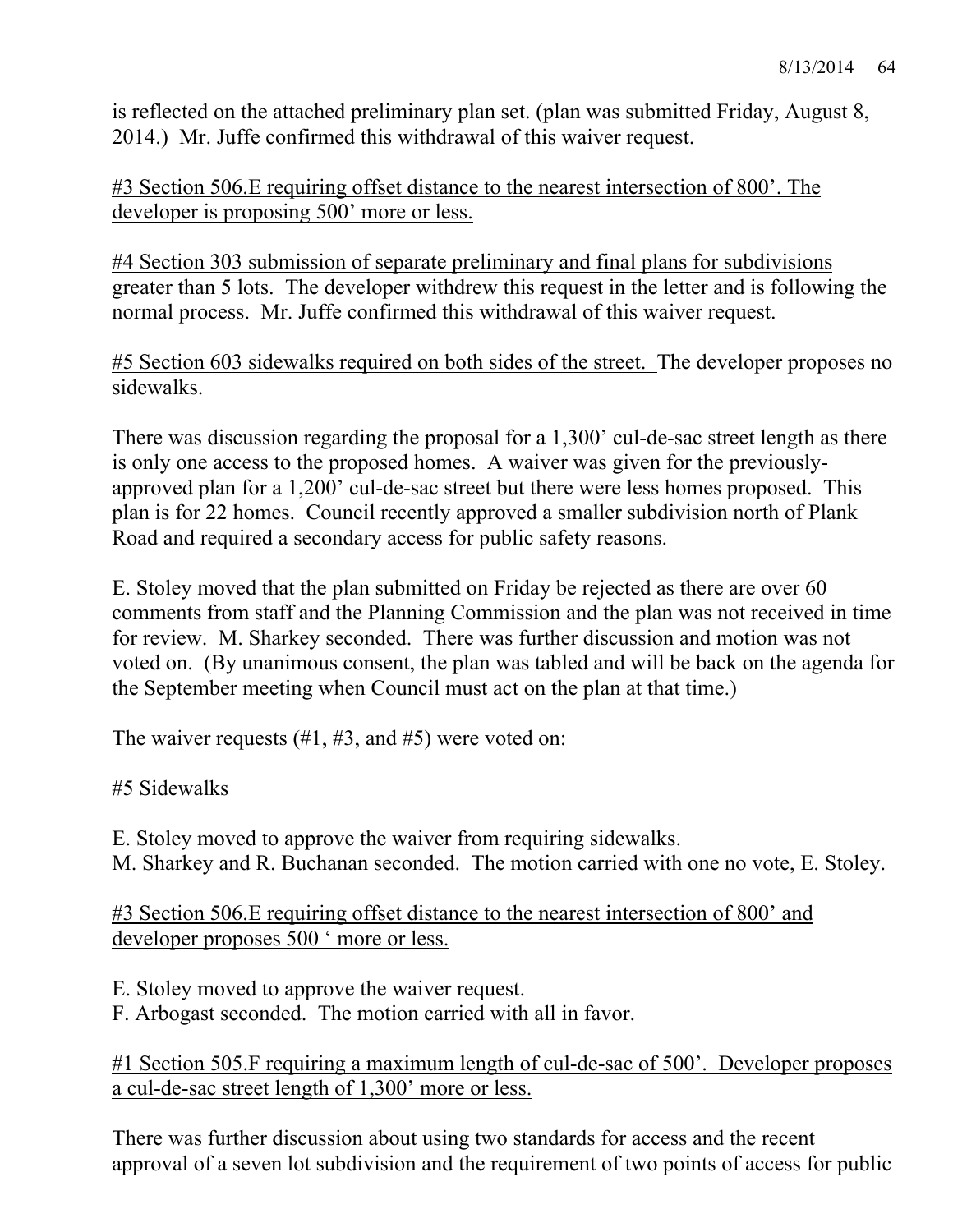safety reasons. This would be a 1,300' roadway with only one access. A secondary access could be gained from Valley Road with a creek crossing but the developer doesn't want to move the Columbia Gas transmission line due to expense. Mr. Juffe stated there is a 50' easement shown on this plan for future development of the Thompson land, if developed. F. Arbogast stated that if there is a fire, with the size of the engine and tower it would affect both the residents and the emergency responders.

E. Stoley moved to grant approval of the waiver to allow a 1,300' cul-de-sac street length. M. Ridgely seconded to place the motion before Council for a vote.

The motion was not approved, with all voting no and in opposition to granting the waiver. The waiver request was denied because it did not meet the criteria of the Ordinance. The council did not find that there was unreasonable, unique or undue hardship as applied to the property. Further, the alternative proposed did not allow for equal or better results than the provisions of the Ordinance. There were safety concerns with the length of the proposed cul-de-sac including maintenance and emergency access. The previously-approved Covington Ridge Phase III had less lots, a shorter cul-de-sac, and was substantially different in other respects.

# **Codes Enforcement** – Keith Hunnings

Ten permits were issued in July. An enforcement notice was mailed to Penn Mar Recycling about the outside storage of metals. The business will either need to re-apply to the Zoning Hearing Board or clean up the metals. Jason Sweeney of Penn Mar Recycling stated they are going to be planting some trees as screening. Keith stated someone would like to open a snowball stand at the John Deere dealership on North Main Street but he would need to file a special exception application to be considered a shopping center (secondary use) and would also need to file a land development plan. There are other alternatives for locations for this business.

# **Southern Regional Police Department** – Richard R. Buchanan

Buck highlighted the police report for July.

# Southern Police Commission By-laws

Mayor Schnabel provided the By-Laws for the Southern Police Commission to Council for its approval.

E. Stoley moved that Pres. Ridgely be authorized to sign acknowledging approval of the By-Laws.

C. Skoglind seconded. The motion carried with all in favor.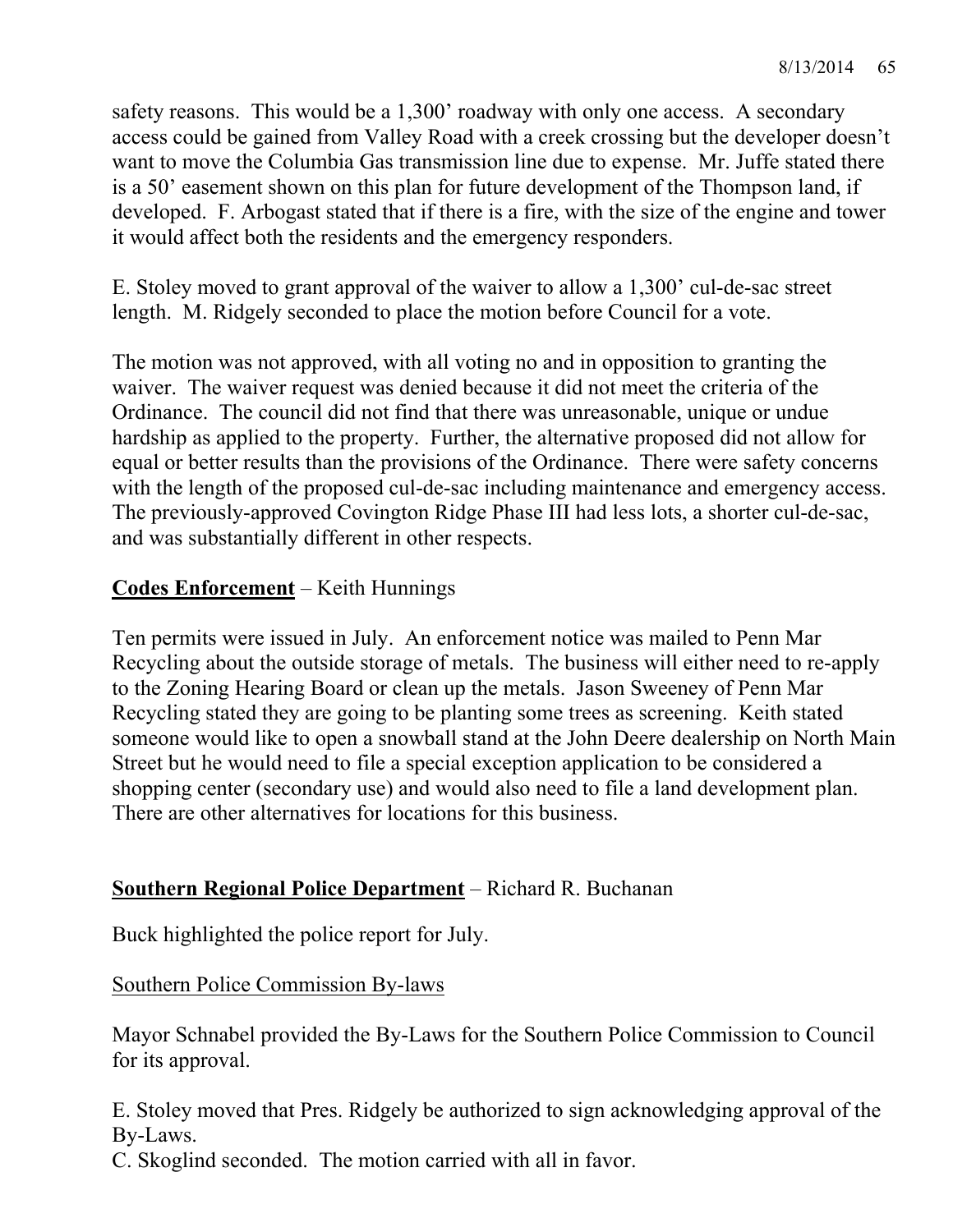# Resolution #2014-2 Supporting Use of Radar

R. Buchanan moved to authorize Pres. Ridgely to sign the Resolution that supports the use of radar by the local police department.

E. Stoley seconded. The motion carried with all in favor.

# **Water & Sewer** – Richard R. Buchanan

# Agreement with the York Water Company

R. Buchanan met with J. T. Hand of The York Water Company regarding the agreement to provide water meter readings to the Borough and Authority. Amendments were made by J. T. Hand to satisfy the PUC and R. Buchanan was satisfied with the changes made.

R. Buchanan moved to authorize President Ridgely to sign the Agreement for Provision of providing meter readings by The York Water Company. E. Stoley seconded. The motion carried with all in favor.

#### Presidential Heights Sewer Meters

R. Buchanan met with J. T. Hand from The York Water Company about the agreement to use York Water meters to bill our sewer customers. Currently, about 300 sewer customers in the Presidential Heights development have two meters, one for The York Water Company water reads and one that we read. Since we are now receiving reads from The York Water Company electronically for other areas, Supt. Sweitzer will budget meter removals for 2015. Readings would be received from The York Water Company. Eventually, The York Water Company plans to provide water to Strawberry Fields and at that time, our meters would be removed.

# **Public Roads & Lighting** – Michael G. Sharkey

# Covington Ridge Phase II Speed Limits

The traffic study was performed for this development but the speed limit signs were not installed.

M. Sharkey moved that the speed limit signs be posted per the traffic study at a cost not to exceed \$1,000.00. The developer will be billed.

R. Buchanan seconded. The motion carried with all in favor.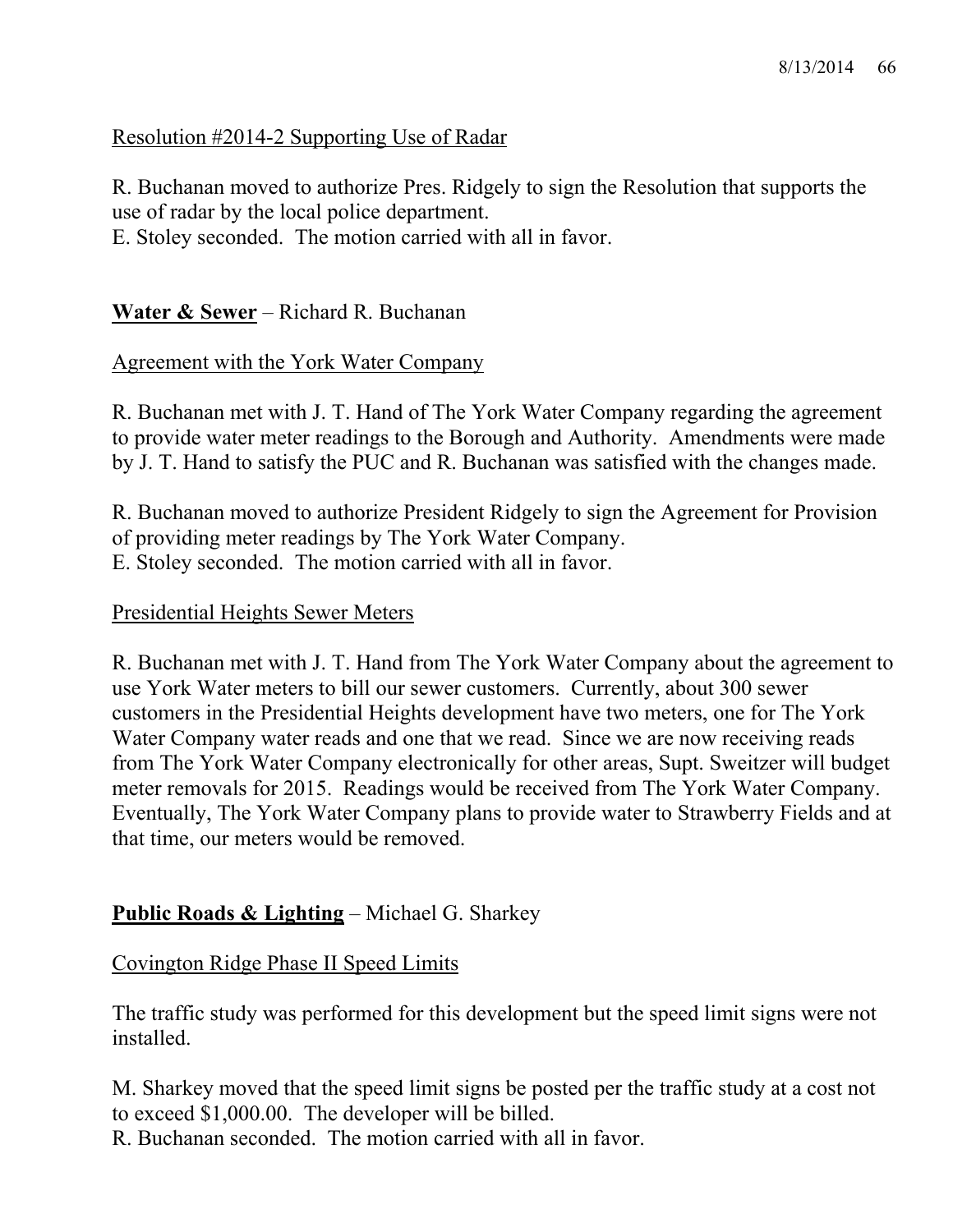# Extra Snow Plow Driver

M. Sharkey moved to authorize Sol. Rehmeyer to advertise the bids for the extra snow plow driver.

E. Stoley seconded. The motion carried with all in favor.

# East Church Street and South Main Street Intersection

Motorists cannot see to pull out of East Church Street onto South Main Street especially when church services or special events are held. Supt. Sweitzer performed a sight distance study. The sight distance needed is 147 feet and the current sight distance is 78 feet. A small portion of the curb is painted yellow which would have to be extended to 147 feet to achieve adequate sight distance.

M. Sharkey moved that a traffic study be done.

R. Buchanan seconded. Supt. Sweitzer stated that he is able to perform the study. The motion was withdrawn.

# **Public Lands, Buildings and Finance** – Christopher M. Skoglind

# 2013 Audit

C. Skoglind moved to approve the final audit report for 2013.

F. Arbogast seconded. The motion carried with all in favor.

# 1992 F700 Dump Truck

No bids were received last month as a result of the advertisement for bids. A second advertisement would be required. It was decided to see if the truck will pass inspection and possibly keep the truck. The truck was inspected and will need approximately \$1,500.00 of work. It needs a new fuel tank and the dump body cross members welded. The truck will continue to be used.

# Pension Plan Ordinance

During the recent audit of the plan, an observation was made that an ordinance was not adopted that would have restated the plan as a result of a change made effective February 19, 2002.

C. Skoglind moved to authorize Sol. Rehmeyer to advertise the ordinance to restate the plan.

E. Stoley seconded. The motion carried with all in favor.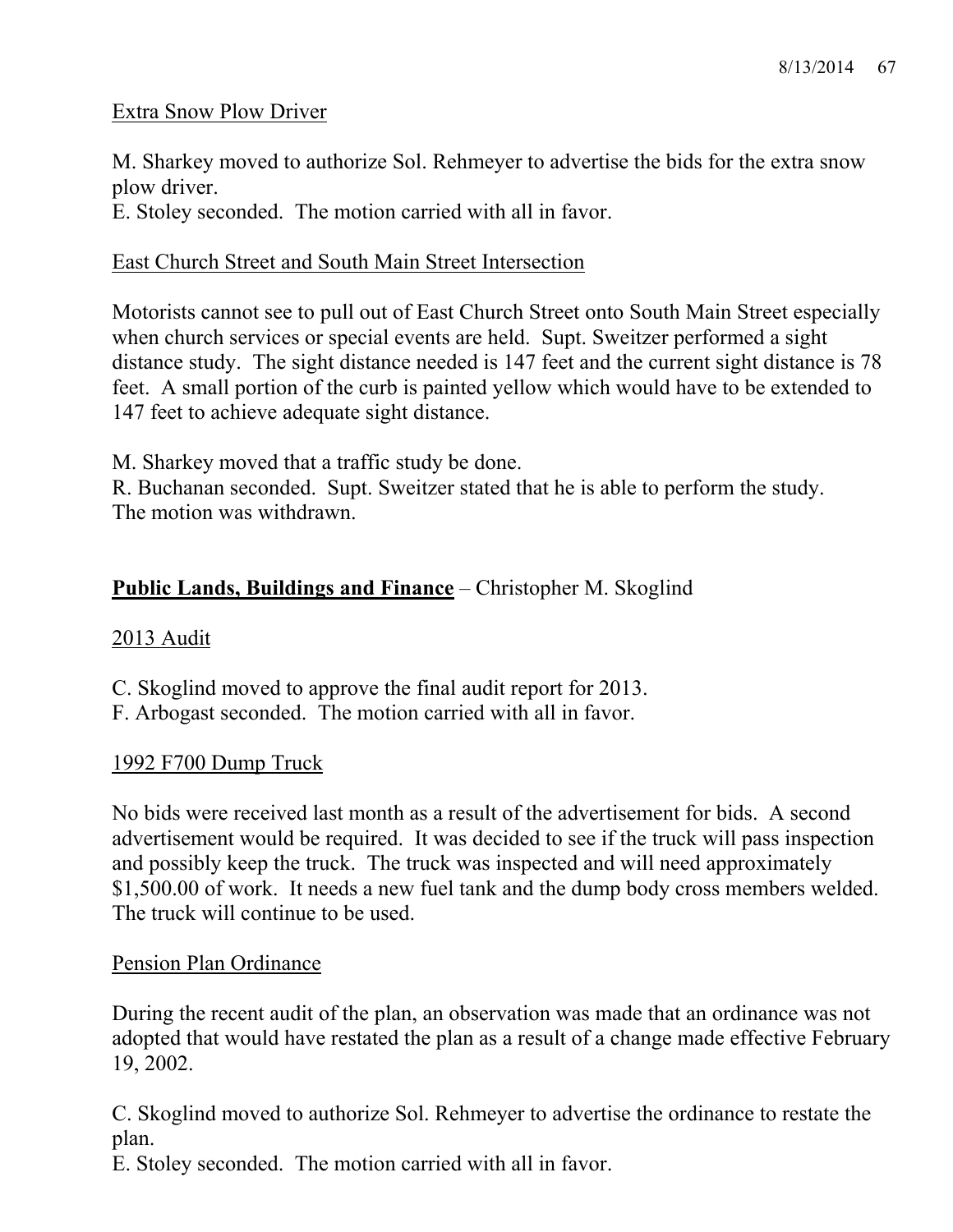# Playground Equipment

The cost came in around \$8,000.00 including shipping. The girl scouts will be here month. The equipment will be purchased this year and installed in 2015.

## Budget Meetings

The following dates were advertised: October 2, October 9; October 30; November 13, and December 4.

### Year-end Meeting

The year-end meeting will be on December 29 at 7:00 p.m.

# **ENGINEER'S REPORT**

### Tolna Junction Sewer Replacement

DeTraglia Excavating (\$51,400.00) should start work at the end of the month or after Labor Day.

#### Southern Farms Sanitary Sewer Lining

Video Pipe Services (\$241,276.00) should start work at the end of the month or after Labor Day.

#### 95 East Forrest Avenue/AutoZone

TRG is preparing to resubmit the PennDOT highway occupancy permit application and a proposal is to make the left lane to turn left onto Mt. Airy Road shorter. It is currently over 200 feet. They are not proposing a right in or a right out only, it will be the same as the business entrances to the west. Council is not in favor of shortening the left turn lane to turn left onto Mt. Airy Road as more motorists will be turning left onto Mt. Airy Road than into the AutoZone store.

# 21 South Hill Street

The EDUs have not been paid for as yet and the DEP approval of the planning module has not been received.

#### Heathcote Glen II, Phase III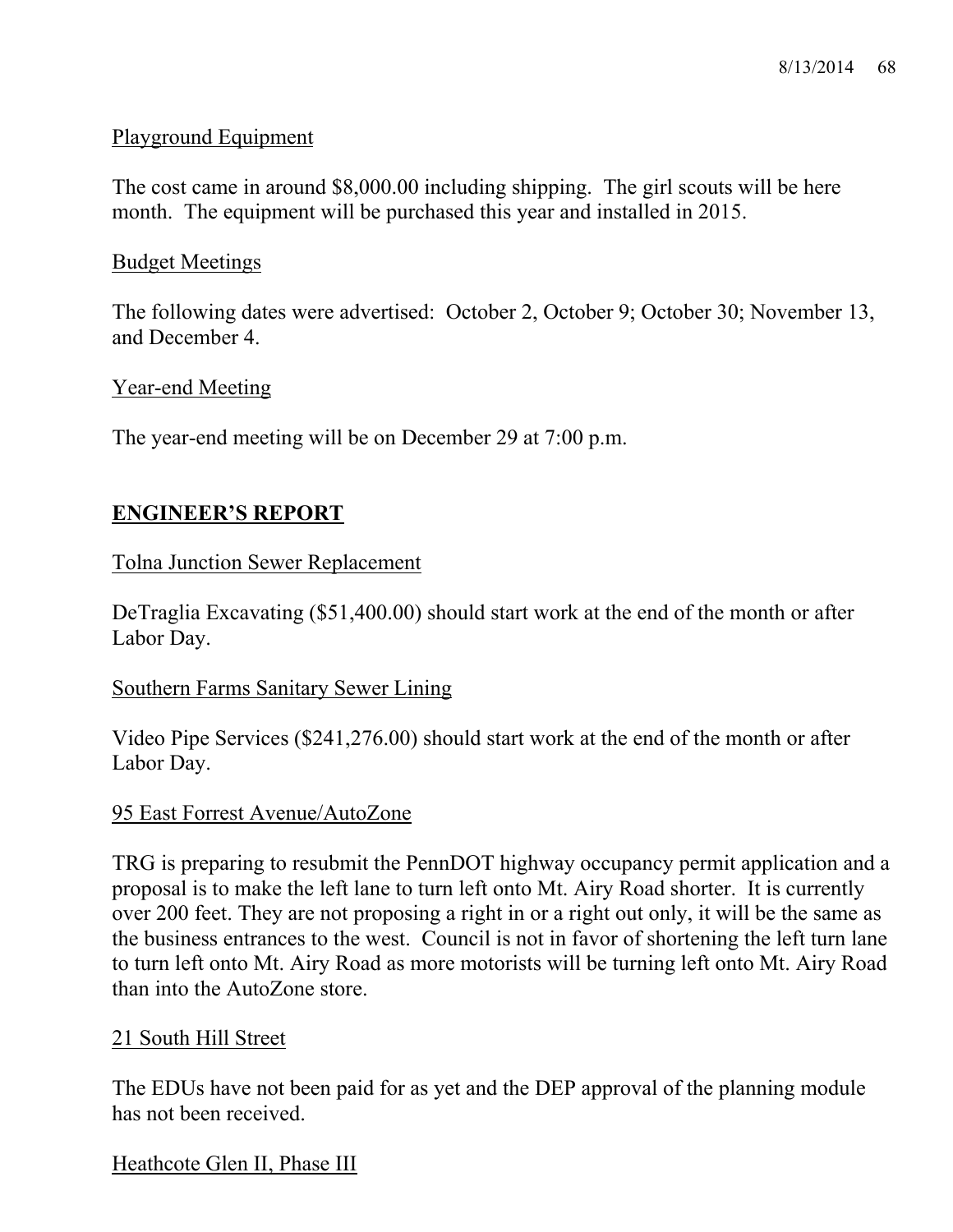The DEP planning module has not been approved.

# Johnson Controls

The DEP planning module has been received for the 23 EDUs.

# Baron Matthews DEP Planning Module

The planning module will not be processed until the outstanding invoices have been paid.

# Heathcote Glen Phase I Street Adoption

The Secretary reported the documents were received and processed by PennDOT. The streets will be included in the Liquid Fuels funds.

# Deer Creek Pump Station Upgrade

Eng. Lipinski reported the preliminary cost to upgrade the pump station is around \$150,000.00.

# Windy Hill Road Project

Carl Wink of PennDOT contacted Eng. Lipinski that the invoice sent to the Borough about three years ago is valid and it should be paid. The Borough will pay PennDOT and then PennDOT will pay the Borough for its share of the work.

# **SOLICITOR'S REPORT**

# Shrewsbury Borough Water System

Sol. Rehmeyer has been corresponding with PennDOT regarding the protection of the wells near I-83 during the replacement of the large stormwater pipe that is under I-83. General specifications from PennDOT's 408 specifications were supplied along with a certificate of insurance. The contractor will need to meet with representatives of the Borough to confirm how the project would proceed and protect the Borough's interests. The research to date indicates that the work should not involve substances or actions that are likely to result in damage to the water system.

The Borough needs to be added as an insured on all policies except workman's compensation. Sol. Rehmeyer will be supplied the form number required. He should also ask about an indemnification agreement holding the Borough harmless.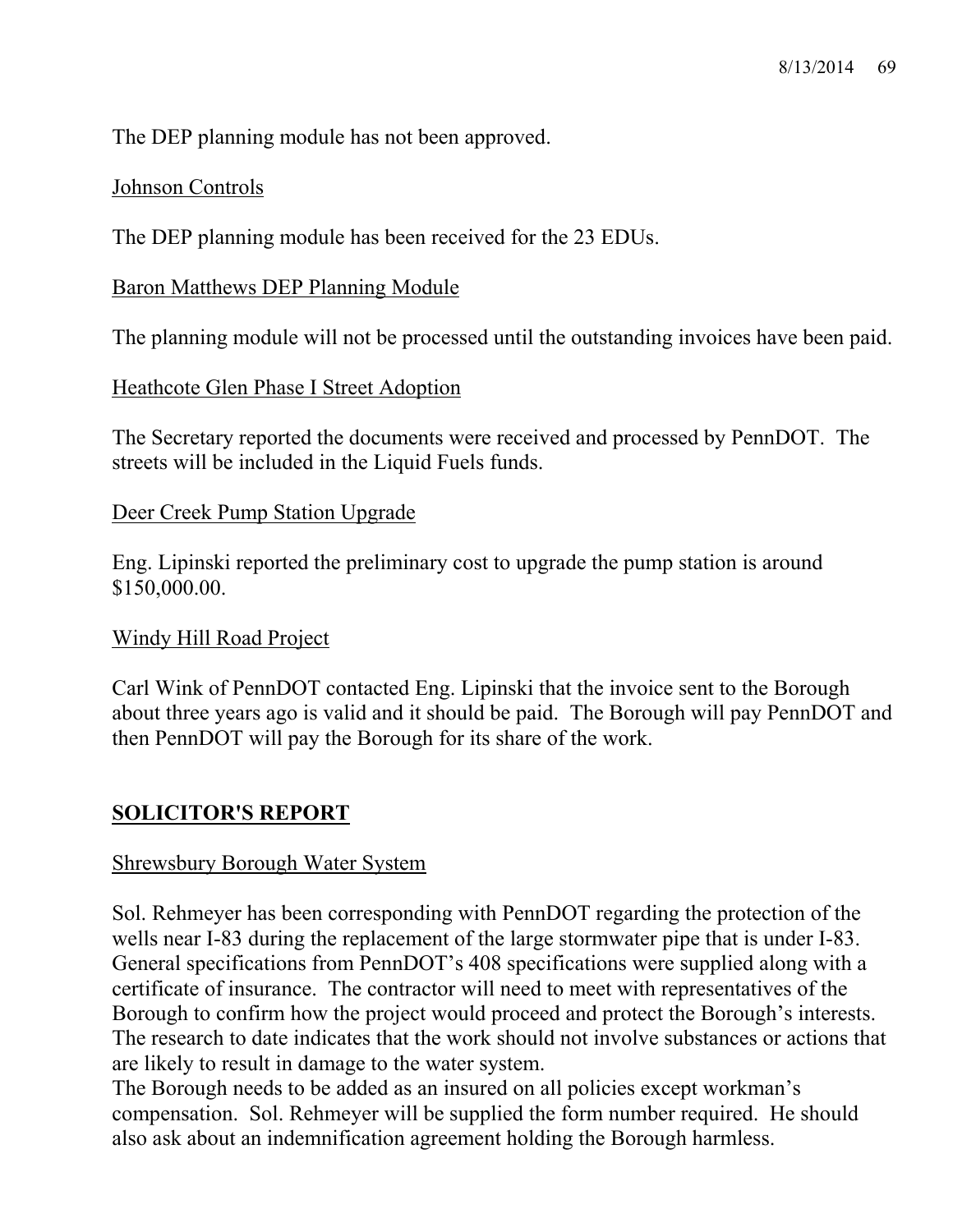## Pension Plan Ordinance

Sol. Rehmeyer prepared an ordinance to adopt the revised non-uniformed pension plan for employees of Shrewsbury Borough. Authorization was given for Sol. Rehmeyer to advertise the ordinance.

#### Snow Removal Ordinance

The proposed ordinance was fine-tuned.

E. Stoley moved to authorize Sol. Rehmeyer to advertise both the pension and snow removal ordinances.

F. Arbogast seconded. The motion carried with all in favor.

### Weight Restrictions on Roads

75 Pa. C.S.A. 4902(a) requires engineering and traffic studies for the imposition of weight restrictions on roads. It does provide for exemptions for local deliveries.

## **Public Safety, Welfare and Personnel** – Fred W. Arbogast

# Fire Tax

A meeting will be set shortly to start discussing how much the fire tax millage rate will be. Fire Chief Myers, Fire Company President Caruccio, and Fred met previously.

# **Secretary's Report** – Cindy L. Bosley

# Past Due Engineer/Codes Enforcement Fees

A developer has not paid two invoices outstanding since March and the Secretary gave the invoices to Sol. Rehmeyer to send a demand letter.

# **York Adams Tax Bureau** – Michael G. Sharkey

An invitation to open houses at the Bureau had been included in the agenda packet. The Bureau does an excellent job of collecting earned income taxes at a rate just below 2%. M. Sharkey is on the finance committee and work is being started on the 2015 budget.